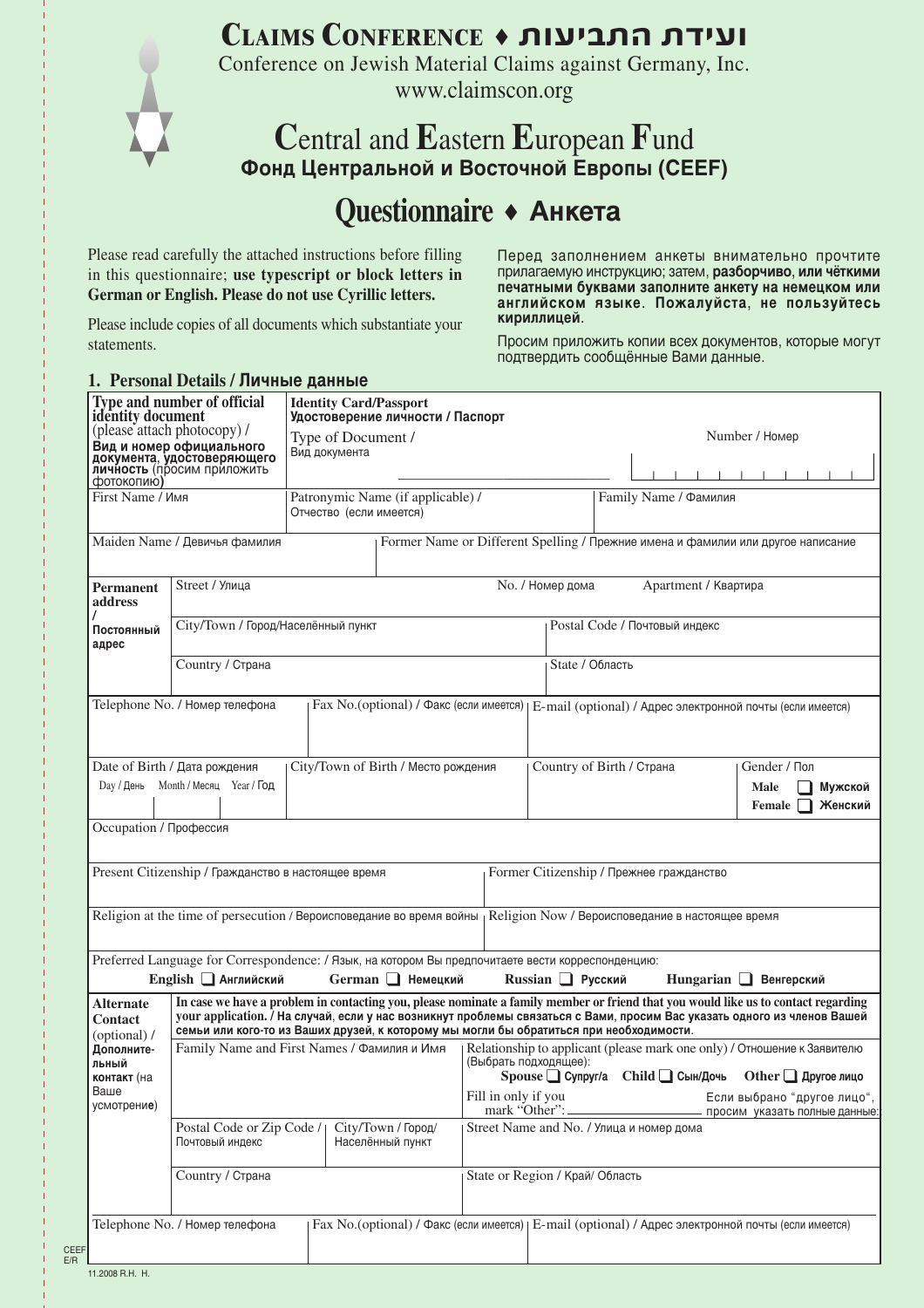Identity Card/Passport No. as written in Section 1 In Beetton<br>Номер удостоверения личности как в п.1

### 2. Residence at the Beginning of Persecution / Местожительство на момент начала преследования

| Place / Населённый пункт | Country / Страна | Since when / С какого времени |
|--------------------------|------------------|-------------------------------|
|                          |                  |                               |

## 3. Where Were You during the Period of Persecution / Местонахождение во время преследования **/ From / C/ No. / §**. **Place of persecution within the** indicated time periods / Mecro преследования в указанный период **Type of persecution (KZ, Ghetto, life in hiding or illegality, life under conditions resembling imprisonment) Please state** precisely / Вид преследования (концлагерь;гетто; тайное убежище; нелегальное положение; жизнь в условиях, приближенных к содержанию под стражей). Просим указать точные данные ± ≤ ≥ ¥ µ ∂ ∑  $To / \mu$ <sub>0</sub>

# **4. All Countries of Residence after Persecution until Today /<br>Все страны проживания после освобождения до настоящего времени**

|             | $\sqrt{\frac{\text{No. } I}{\text{No}}}$ | Country / Страна | From / C | То / До |
|-------------|------------------------------------------|------------------|----------|---------|
|             | 1                                        |                  |          |         |
|             | $\overline{\mathbf{2}}$                  |                  |          |         |
|             | 3                                        |                  |          |         |
|             | $\overline{\mathbf{4}}$                  |                  |          |         |
| CEEF<br>E/R | 5                                        |                  |          |         |

 $-2-$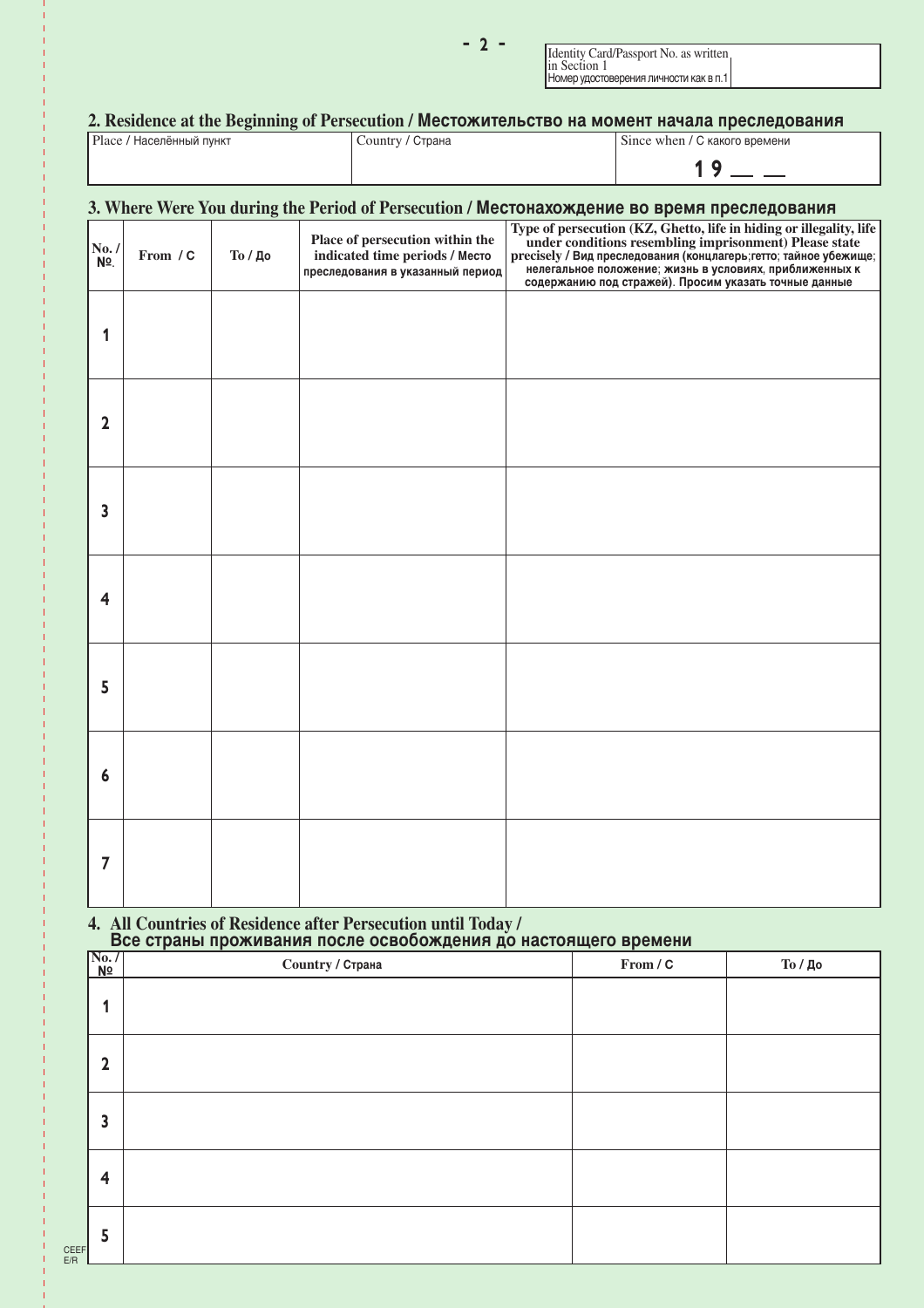Identity Card/Passport No. as written in Section 1<br>Номер удостоверения личности как в п.1

|  | 5. Detailed Description of Persecution / Подробное описание преследования |  |
|--|---------------------------------------------------------------------------|--|
|  |                                                                           |  |

## 6. Spouse Details (also if deceased) / Данные о супруге (также, если его/её нет в живых)

| Name of Spouse / Имя супруга/и                                                    | Maiden Name for Women / Девичья фамилия у женщин                                                                    | Gender / Пол<br>Мужской<br><b>Male</b>                                                                      |
|-----------------------------------------------------------------------------------|---------------------------------------------------------------------------------------------------------------------|-------------------------------------------------------------------------------------------------------------|
|                                                                                   |                                                                                                                     | Женский<br>Female                                                                                           |
| Date of Birth / Дата рождения<br>Year / <b>Год</b><br>Month / Месяц<br>Dav / День | City/Town and Country of Birth /<br>брака<br>Место и страна рождения<br>$Year /$ Год<br>Month / Месяц<br>Dav / День | Date of Marriage / Дата заключения City/Town and Country of Marriage /<br>  Место и страна заключения брака |

|             | Name of Spouse / Имя супруга/и                   |                                  | Maiden Name for Women / Девичья фамилия у женщин                       | Gender / Пол<br>Мужской<br>Male |
|-------------|--------------------------------------------------|----------------------------------|------------------------------------------------------------------------|---------------------------------|
|             |                                                  |                                  |                                                                        | Женский<br>Female               |
|             | Date of Birth / Дата рождения                    | City/Town and Country of Birth / | Date of Marriage / Дата заключения City/Town and Country of Marriage / |                                 |
|             | Year / <b>Год</b><br>Month / Месяц<br>Day / День | Место и страна рождения          | брака<br>$Year /$ Год<br>Month / Месяц<br>Day / День                   | Место и страна заключения брака |
| CEEF<br>F/R |                                                  |                                  |                                                                        |                                 |

≠††≥††≠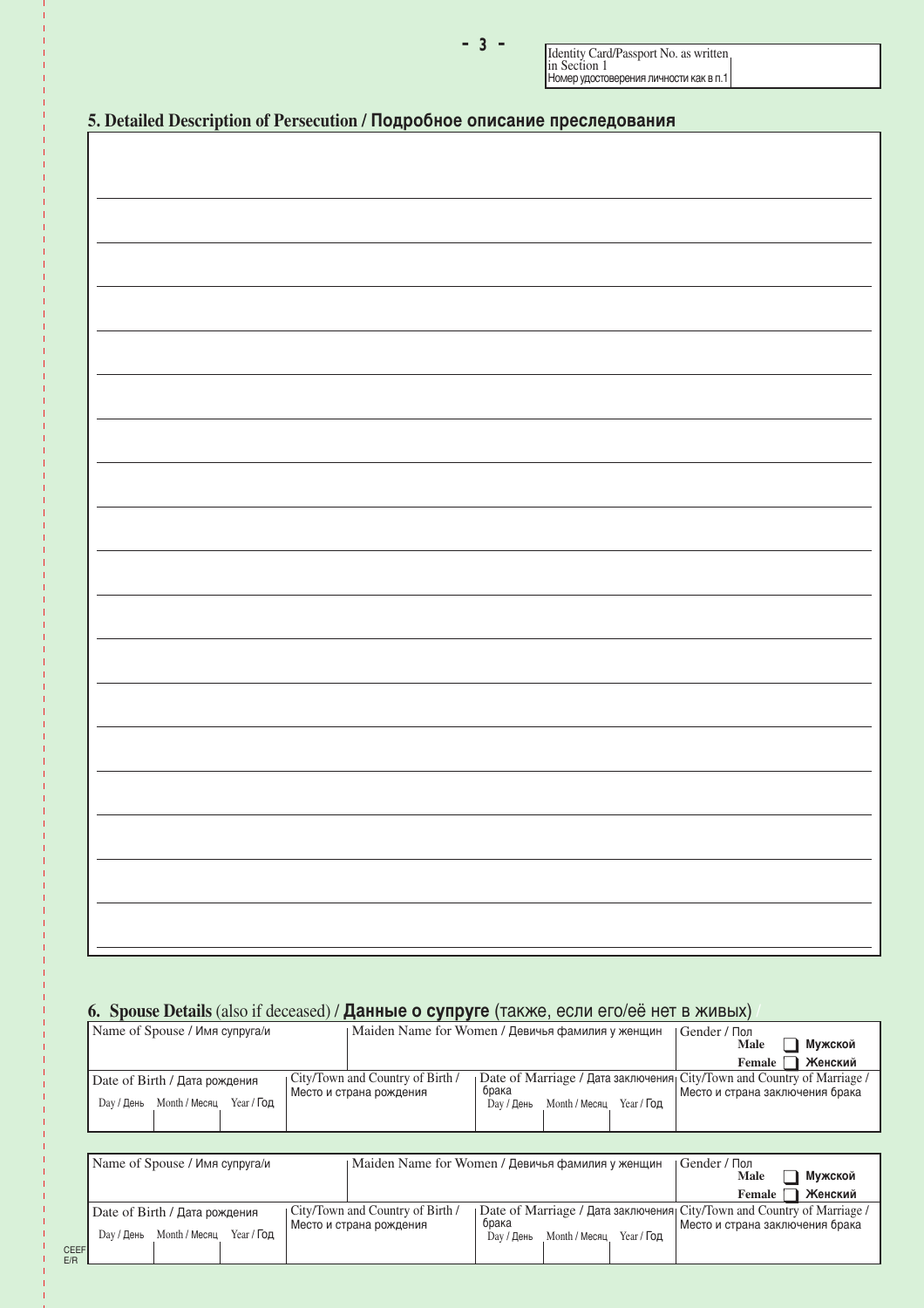Identity Card/Passport No. as written in Section 1<br>Номер удостоверения личности как в п.1

## 7. Children's Details / Данные о детях

| Name / Имя |  | Date of Birth / Дата рождения City/Town and Country of Birt / Day / День   Month / Месяц   Year / Год   Место и страна рождения | Address / Адрес |
|------------|--|---------------------------------------------------------------------------------------------------------------------------------|-----------------|
|            |  |                                                                                                                                 |                 |
|            |  |                                                                                                                                 |                 |
|            |  |                                                                                                                                 |                 |
|            |  |                                                                                                                                 |                 |

### **8. Information about Parents and Siblings** (please complete also if deceased) / **Информация о родителях, братьях и сёстрах** (также, если их нет в живых)

| Details / Данные                                           |                                    | Father / Отец |                   |               |                              | Mother / Мать     |                              |
|------------------------------------------------------------|------------------------------------|---------------|-------------------|---------------|------------------------------|-------------------|------------------------------|
| First Name / Имя                                           |                                    |               |                   |               |                              |                   |                              |
| Patronymic Name (if applicable)<br>Отчество (если имеется) |                                    |               |                   |               |                              |                   |                              |
| Family Name / Фамилия                                      |                                    |               |                   |               |                              |                   |                              |
| Maiden Name / Девичья<br>фамилия                           |                                    |               |                   |               |                              |                   |                              |
| Identity No. / Nº<br>удостоверения личности                |                                    |               |                   |               |                              |                   |                              |
| Address / Адрес                                            |                                    |               |                   |               |                              |                   |                              |
| Date of Birth /<br>Дата рождения                           | <b>Day / День</b>                  | Month / Месяц | Year / Год        |               | <b>Day / День</b>            | Month / Месяц     | Year / Год                   |
| City/Town and Country of Birth /<br>Место рождения         |                                    |               |                   |               |                              |                   |                              |
| Date of Death / Дата смерти                                | <b>Day / День</b>                  | Month / Месяц | <b>Year / Год</b> |               | <b>Day / День</b>            | Month / Месяц     | Year / Год                   |
| City/Town and Country of Death /<br>Место смерти           |                                    |               |                   |               |                              |                   |                              |
| Details / Данные                                           | Sibling 1 / Братья и сёстры1       |               |                   |               | Sibling 2 / Братья и сёстры2 |                   | Sibling 3 / Братья и сёстры3 |
| First Name / Имя                                           |                                    |               |                   |               |                              |                   |                              |
| Patronymic Name (if applicable)<br>Отчество (если имеется) |                                    |               |                   |               |                              |                   |                              |
| Family Name / Фамилия                                      |                                    |               |                   |               |                              |                   |                              |
| Maiden Name / Девичья<br>фамилия                           |                                    |               |                   |               |                              |                   |                              |
| Identity No. / Nº<br>удостоверения личности                |                                    |               |                   |               |                              |                   |                              |
| Address / Адрес                                            |                                    |               |                   |               |                              |                   |                              |
| Date of Birth /<br>Дата рождения                           | <b>Day / День</b><br>Month / Месяц | Year / Год    | <b>Day / День</b> | Month / Месяц | Year / Год                   | <b>Day / День</b> | Year / Год<br>Month / Месяц  |
| City/Town and Country of Birth /<br>Место рождения         |                                    |               |                   |               |                              |                   |                              |
| Date of Death / Дата смерти                                | <b>Day / День</b><br>Month / Месяц | Year / Год    | <b>Day / День</b> | Month / Месяц | Year / Год                   | <b>Day / День</b> | Month / Месяц<br>Year / Год  |
| City/Town and Country of Death /<br>Место смерти           |                                    |               |                   |               |                              |                   |                              |

CEEF E/R